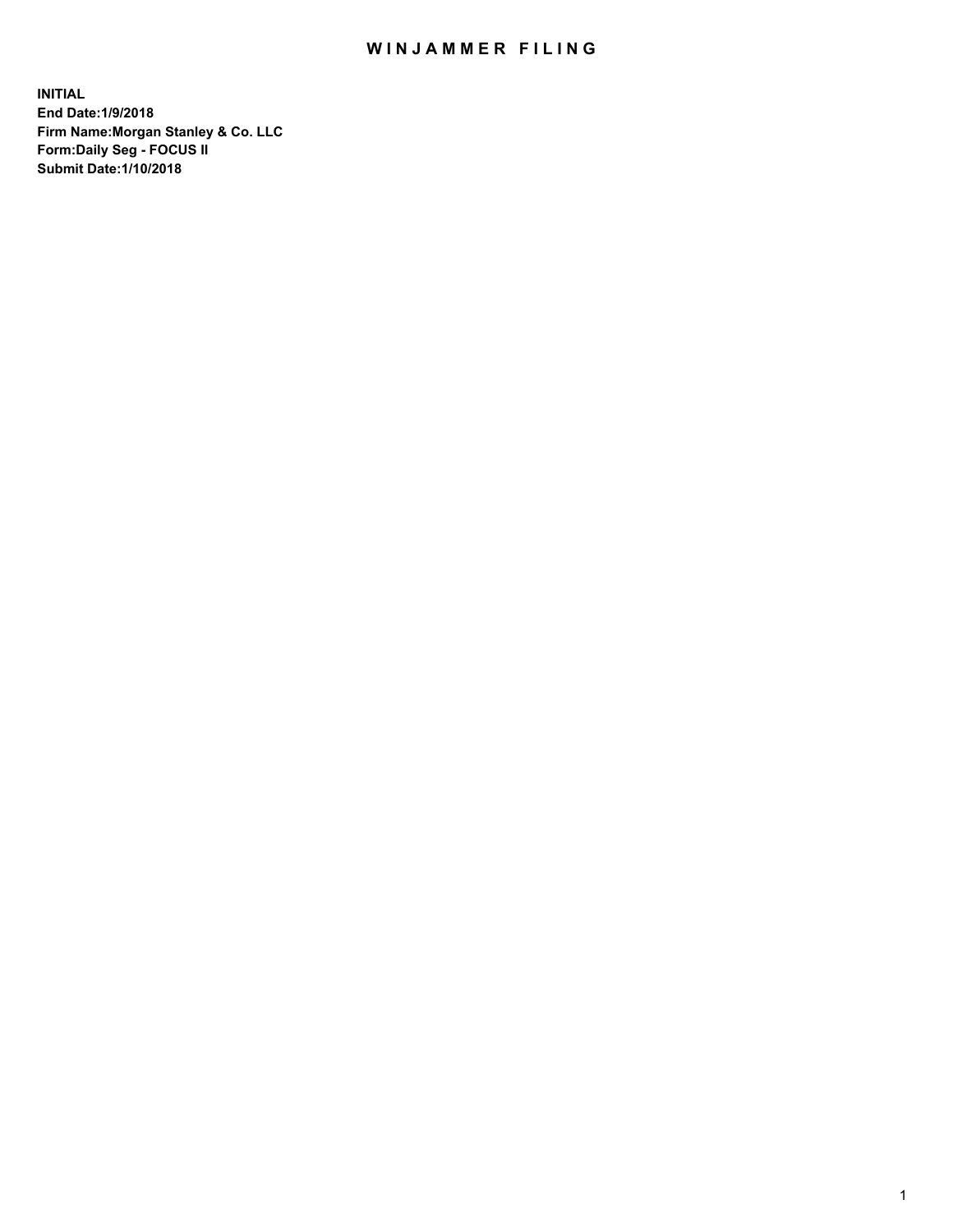## **INITIAL End Date:1/9/2018 Firm Name:Morgan Stanley & Co. LLC Form:Daily Seg - FOCUS II Submit Date:1/10/2018 Daily Segregation - Cover Page**

| Name of Company<br><b>Contact Name</b><br><b>Contact Phone Number</b><br><b>Contact Email Address</b>                                                                                                                                                                                                                         | Morgan Stanley & Co. LLC<br>Ikram Shah<br>212-276-0963<br>lkram.shah@morganstanley.com |
|-------------------------------------------------------------------------------------------------------------------------------------------------------------------------------------------------------------------------------------------------------------------------------------------------------------------------------|----------------------------------------------------------------------------------------|
| FCM's Customer Segregated Funds Residual Interest Target (choose one):<br>a. Minimum dollar amount: ; or<br>b. Minimum percentage of customer segregated funds required:%; or<br>c. Dollar amount range between: and; or<br>d. Percentage range of customer segregated funds required between:% and%.                         | 285,000,000<br>0 <sub>0</sub><br>00                                                    |
| FCM's Customer Secured Amount Funds Residual Interest Target (choose one):<br>a. Minimum dollar amount: ; or<br>b. Minimum percentage of customer secured funds required:%; or<br>c. Dollar amount range between: and; or<br>d. Percentage range of customer secured funds required between:% and%.                           | 140,000,000<br>0 <sub>0</sub><br>0 <sub>0</sub>                                        |
| FCM's Cleared Swaps Customer Collateral Residual Interest Target (choose one):<br>a. Minimum dollar amount: ; or<br>b. Minimum percentage of cleared swaps customer collateral required:%; or<br>c. Dollar amount range between: and; or<br>d. Percentage range of cleared swaps customer collateral required between:% and%. | 92,000,000<br>0 <sub>0</sub><br><u>00</u>                                              |

Attach supporting documents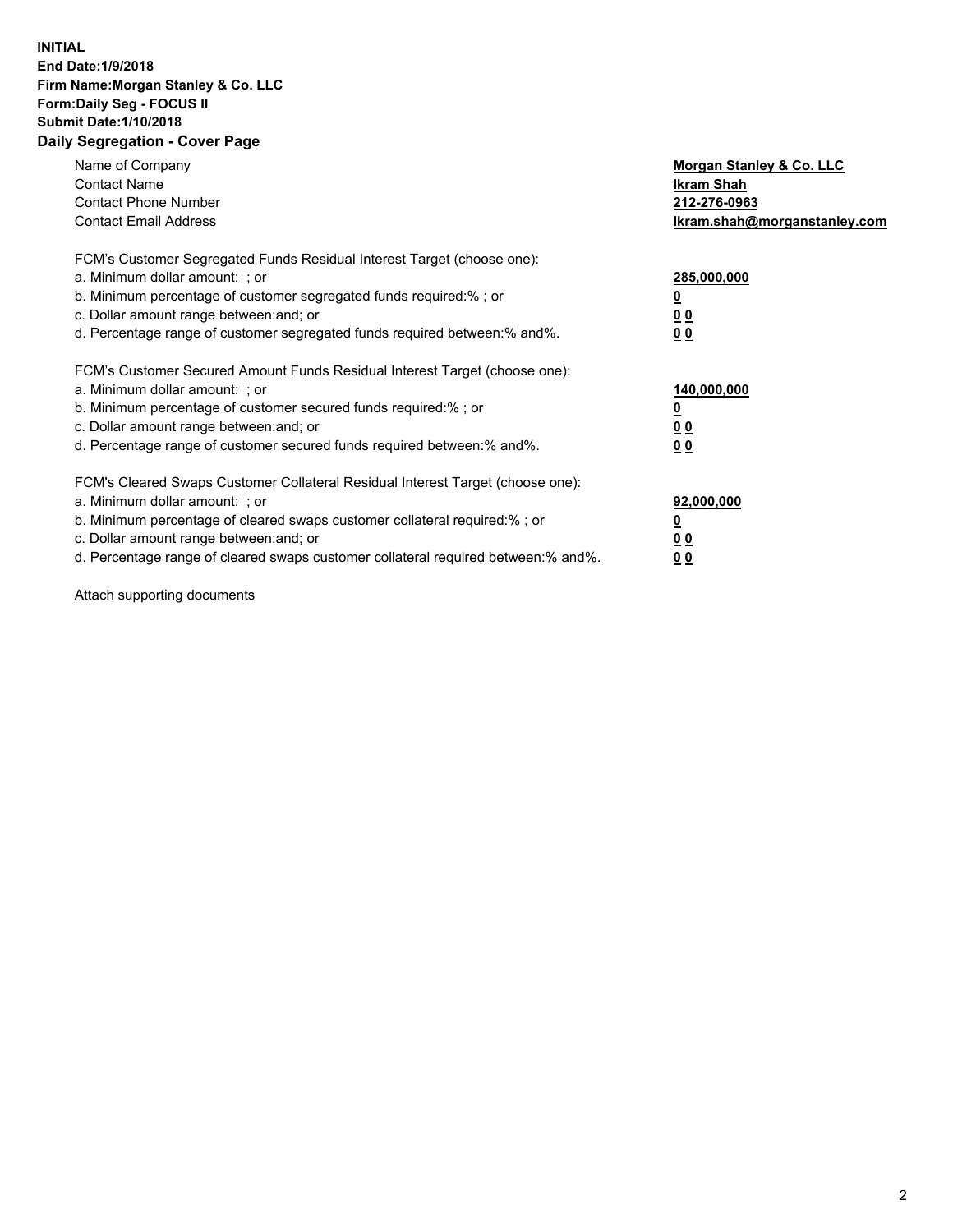## **INITIAL End Date:1/9/2018 Firm Name:Morgan Stanley & Co. LLC Form:Daily Seg - FOCUS II Submit Date:1/10/2018 Daily Segregation - Secured Amounts**

Foreign Futures and Foreign Options Secured Amounts Amount required to be set aside pursuant to law, rule or regulation of a foreign government or a rule of a self-regulatory organization authorized thereunder 1. Net ledger balance - Foreign Futures and Foreign Option Trading - All Customers A. Cash **2,800,239,314** [7315] B. Securities (at market) **1,674,493,682** [7317] 2. Net unrealized profit (loss) in open futures contracts traded on a foreign board of trade **862,268,175** [7325] 3. Exchange traded options a. Market value of open option contracts purchased on a foreign board of trade **8,943,329** [7335] b. Market value of open contracts granted (sold) on a foreign board of trade **-11,947,445** [7337] 4. Net equity (deficit) (add lines 1. 2. and 3.) **5,333,997,055** [7345] 5. Account liquidating to a deficit and account with a debit balances - gross amount **10,847,528** [7351] Less: amount offset by customer owned securities **-7,162,835** [7352] **3,684,693** [7354] 6. Amount required to be set aside as the secured amount - Net Liquidating Equity Method (add lines 4 and 5) 7. Greater of amount required to be set aside pursuant to foreign jurisdiction (above) or line 6. FUNDS DEPOSITED IN SEPARATE REGULATION 30.7 ACCOUNTS 1. Cash in banks A. Banks located in the United States **152,870,669** [7500] B. Other banks qualified under Regulation 30.7 **855,460,983** [7520] **1,008,331,652** [7530] 2. Securities A. In safekeeping with banks located in the United States **330,911,050** [7540] B. In safekeeping with other banks qualified under Regulation 30.7 **0** [7560] **330,911,050** [7570] 3. Equities with registered futures commission merchants A. Cash **8,098,917** [7580] B. Securities **0** [7590] C. Unrealized gain (loss) on open futures contracts **555,997** [7600] D. Value of long option contracts **0** [7610] E. Value of short option contracts **0** [7615] **8,654,914** [7620] 4. Amounts held by clearing organizations of foreign boards of trade A. Cash **0** [7640] B. Securities **0** [7650] C. Amount due to (from) clearing organization - daily variation **0** [7660] D. Value of long option contracts **0** [7670] E. Value of short option contracts **0** [7675] **0** [7680] 5. Amounts held by members of foreign boards of trade A. Cash **1,982,067,731** [7700] B. Securities **1,343,582,632** [7710] C. Unrealized gain (loss) on open futures contracts **861,712,178** [7720] D. Value of long option contracts **8,943,329** [7730] E. Value of short option contracts **-11,947,445** [7735] **4,184,358,425** [7740] 6. Amounts with other depositories designated by a foreign board of trade **0** [7760] 7. Segregated funds on hand **0** [7765] 8. Total funds in separate section 30.7 accounts **5,532,256,041** [7770] 9. Excess (deficiency) Set Aside for Secured Amount (subtract line 7 Secured Statement Page 1 from Line 8) 10. Management Target Amount for Excess funds in separate section 30.7 accounts **140,000,000** [7780]

- 
- 11. Excess (deficiency) funds in separate 30.7 accounts over (under) Management Target **54,574,293** [7785]

**0** [7305]

**5,337,681,748** [7355]

## **5,337,681,748** [7360]

**194,574,293** [7380]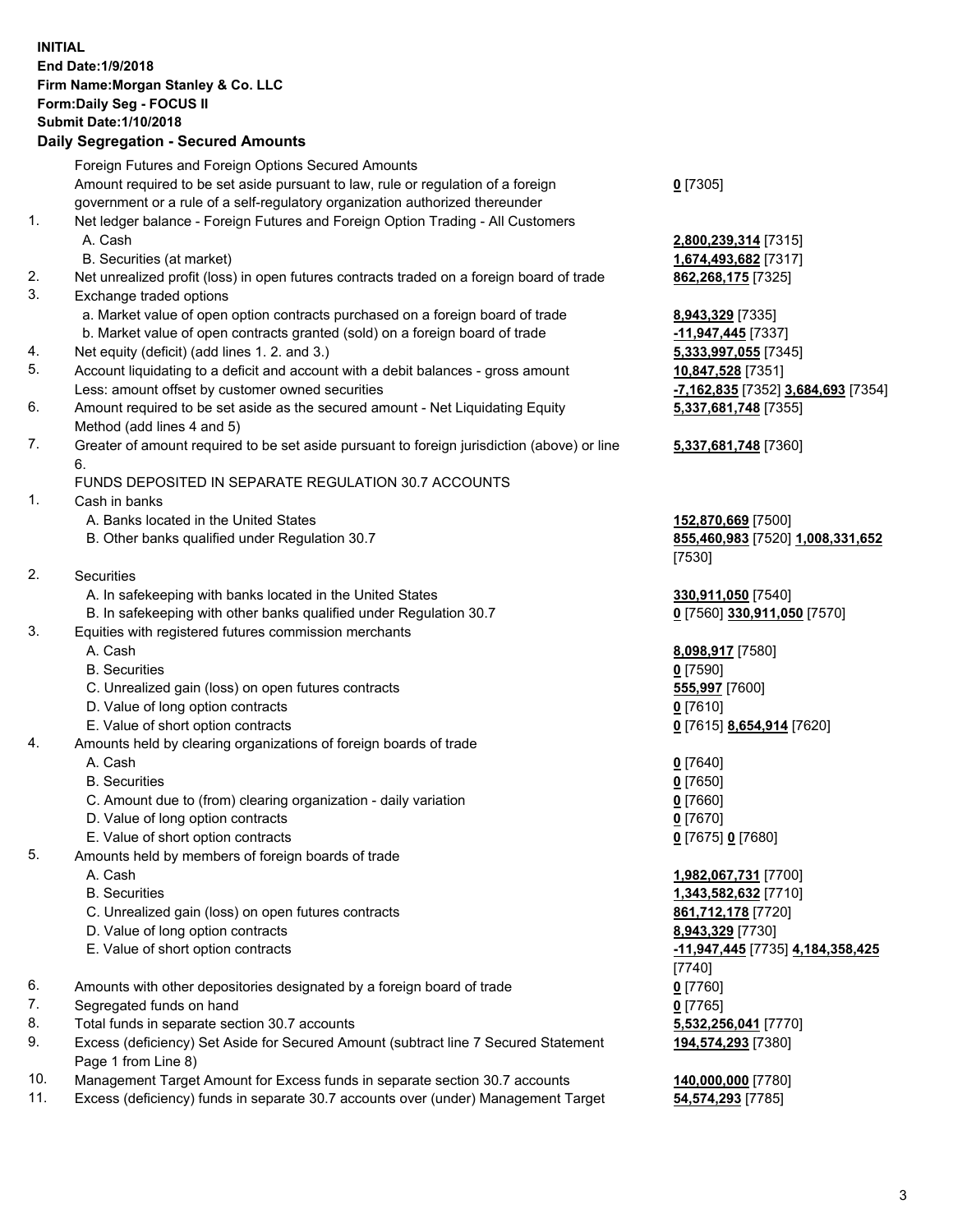**INITIAL End Date:1/9/2018 Firm Name:Morgan Stanley & Co. LLC Form:Daily Seg - FOCUS II Submit Date:1/10/2018 Daily Segregation - Segregation Statement** SEGREGATION REQUIREMENTS(Section 4d(2) of the CEAct) 1. Net ledger balance A. Cash **7,700,661,126** [7010] B. Securities (at market) **4,737,516,569** [7020] 2. Net unrealized profit (loss) in open futures contracts traded on a contract market **1,399,913,936** [7030] 3. Exchange traded options A. Add market value of open option contracts purchased on a contract market **310,610,914** [7032] B. Deduct market value of open option contracts granted (sold) on a contract market **-453,354,432** [7033] 4. Net equity (deficit) (add lines 1, 2 and 3) **13,695,348,113** [7040] 5. Accounts liquidating to a deficit and accounts with debit balances - gross amount **363,761,988** [7045] Less: amount offset by customer securities **-299,020,688** [7047] **64,741,300** [7050] 6. Amount required to be segregated (add lines 4 and 5) **13,760,089,413** [7060] FUNDS IN SEGREGATED ACCOUNTS 7. Deposited in segregated funds bank accounts A. Cash **4,215,307,753** [7070] B. Securities representing investments of customers' funds (at market) **0** [7080] C. Securities held for particular customers or option customers in lieu of cash (at market) **980,706,692** [7090] 8. Margins on deposit with derivatives clearing organizations of contract markets A. Cash **5,289,068,566** [7100] B. Securities representing investments of customers' funds (at market) **0** [7110] C. Securities held for particular customers or option customers in lieu of cash (at market) **3,756,809,877** [7120] 9. Net settlement from (to) derivatives clearing organizations of contract markets **-8,662,214** [7130] 10. Exchange traded options A. Value of open long option contracts **310,610,914** [7132] B. Value of open short option contracts **-453,354,432** [7133] 11. Net equities with other FCMs A. Net liquidating equity **5,167,321** [7140] B. Securities representing investments of customers' funds (at market) **0** [7160] C. Securities held for particular customers or option customers in lieu of cash (at market) **0** [7170] 12. Segregated funds on hand **0** [7150] 13. Total amount in segregation (add lines 7 through 12) **14,095,654,477** [7180] 14. Excess (deficiency) funds in segregation (subtract line 6 from line 13) **335,565,064** [7190]

- 15. Management Target Amount for Excess funds in segregation **285,000,000** [7194]
- 16. Excess (deficiency) funds in segregation over (under) Management Target Amount Excess

**50,565,064** [7198]